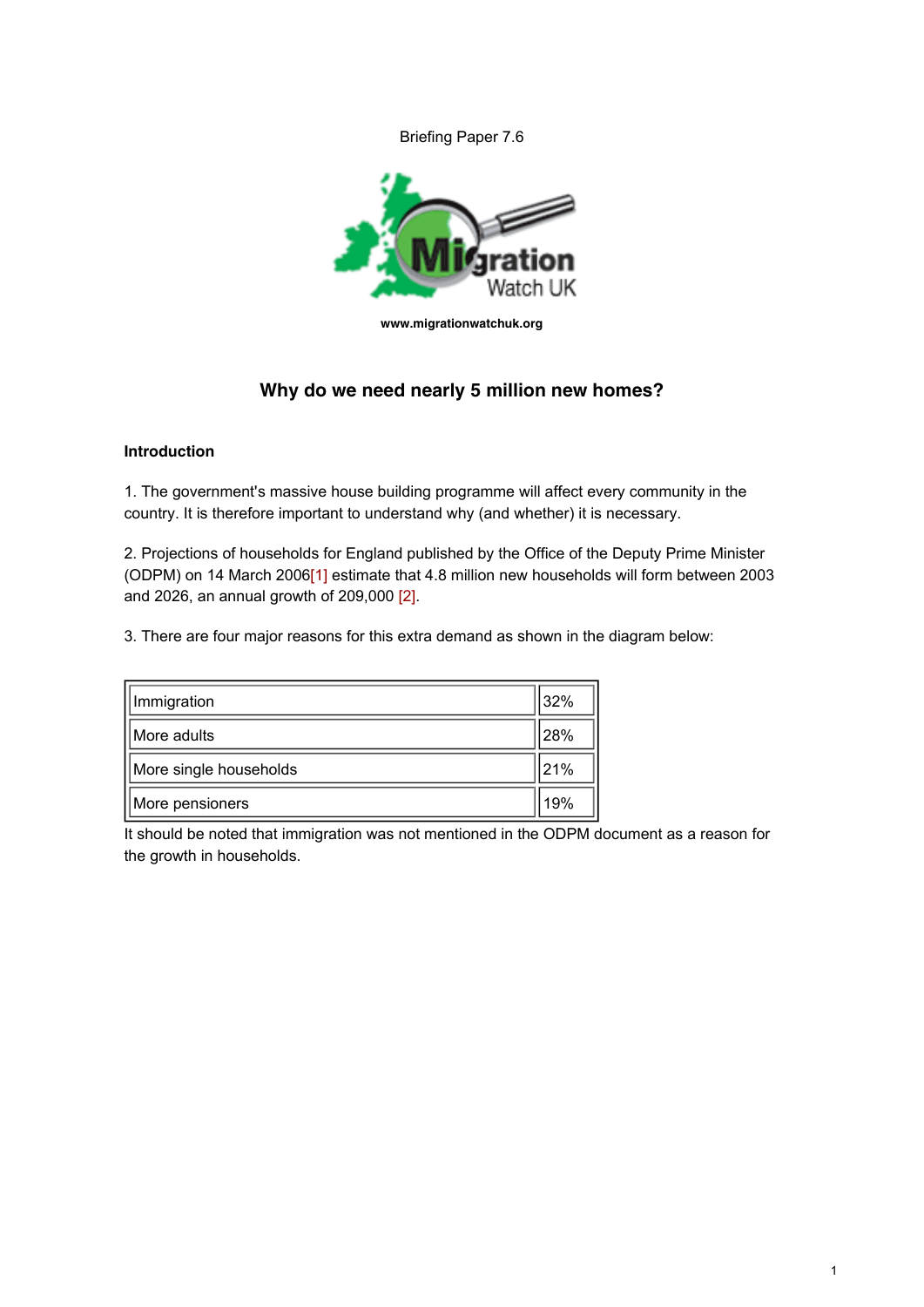

### **Immigration**

4. The ODPM statistical release attributes 123,000 of the additional households per year to adult population growth, 43,000 to more single households and 39,000 to more pensioners.

5. The projections of adult population include the effect of immigration. They assumed a net inflow of 130,000 people per year (to the UK as a whole). They also calculated the housing need on an assumption of zero net migration (i.e. immigration and emigration in balance). Under this scenario the average annual increase in the number of households would be 144,000 instead of the primary projection of 209,000 a year. The difference is the effect of immigration - 65,000 additional households each year. That amounts to 1.5 million over the period 2003 - 2026, or nearly a third of the total new households [3].

#### **More adults**

6. The natural increase in adult population is a result of the age structure of the existing population. The overall adult population of the UK, even assuming no net migration, will continue to rise until about 2027 before stabilising [4].

#### **More pensioners**

7. The changing age distribution is caused by the ageing of the population with the number of people of pension age continuing to rise for the foreseeable future. This causes an increase in households because many pensioners form single person households. The increase in pensioners and in the adult population account for nearly half of the increase in households. These are demographic trends which can be predicted with some certainty.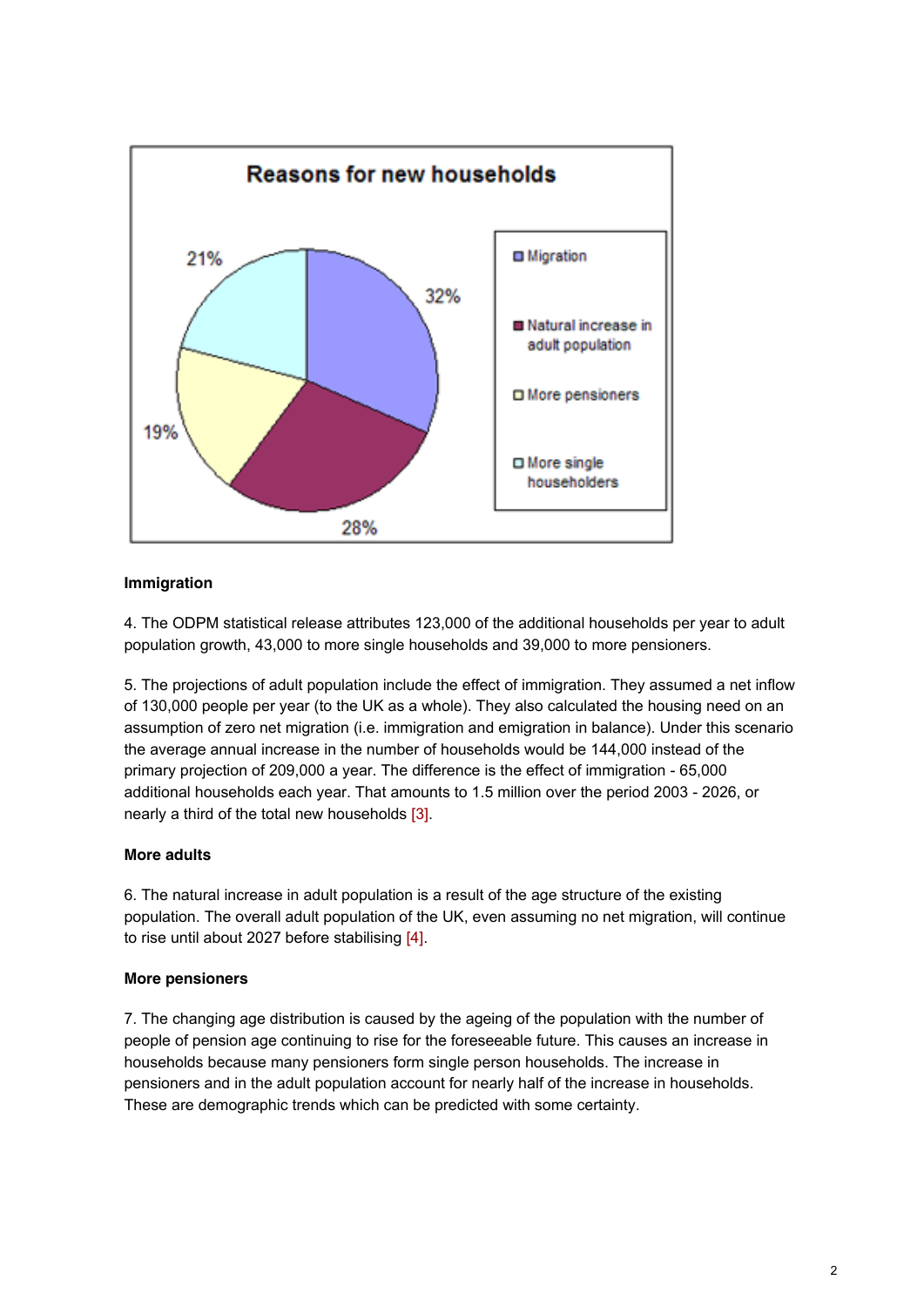### **More single households**

8. There has for some time been a trend towards more single person households, either because of divorce or by reason of personal choice. The projections assume that current trends will continue into the future but this is far less certain than the demographic factors outlined above and can be influenced only to a limited extent by public policy.

## **The impact of immigration**

9. Migration, which is predicted to account for 32% of new household formation, is, in contrast, very much influenced by government policy. A reduction of one third in household formation from this source would be extremely significant. In response to the Barker Report, the government increased their house building target from 150,000 to 200,000 houses a year [5]. Since immigration, on their own calculations, adds 65,000 houses a year it would be unnecessary to increase the house building target in this way if there was a policy of no net immigration.

10. A further important consideration is the extent to which it will become necessary to build on green field sites. The target of 60% of house building on brown field sites by 2008 was achieved in 2000 [6]. And in 2004 72% of new house building was on previously developed land or conversions. Again, it follows that the 32% extra demand stemming from immigration is largely responsible for the need to build on green field sites.

# **Conclusions**

11. Of the four major factors contributing to the growth of households (para 3 above), the increase in adults and pensioners is an inevitable result of the present age structure of the population while the social trend towards more people living alone can only be marginally influenced by public policy.

12. We conclude therefore that a policy of balanced migration (immigration and emigration broadly in balance) is the only effective means of reducing the pressure which the demand for new housing is placing on the environment. It would eliminate the need for the government's massive recent increase in the housing programme and would alleviate the need for much of the green field development planned for England.

12. Such a policy would not signify an end to immigration or even an overly restrictive immigration policy. Over the period 2000-2004 an average of 80,000 British citizens have emigrated each year [7] giving scope for a similar number of immigrants to keep overall migration flows in balance while very significantly easing the pressure on housing and related infrastructure. 19 March, 2006